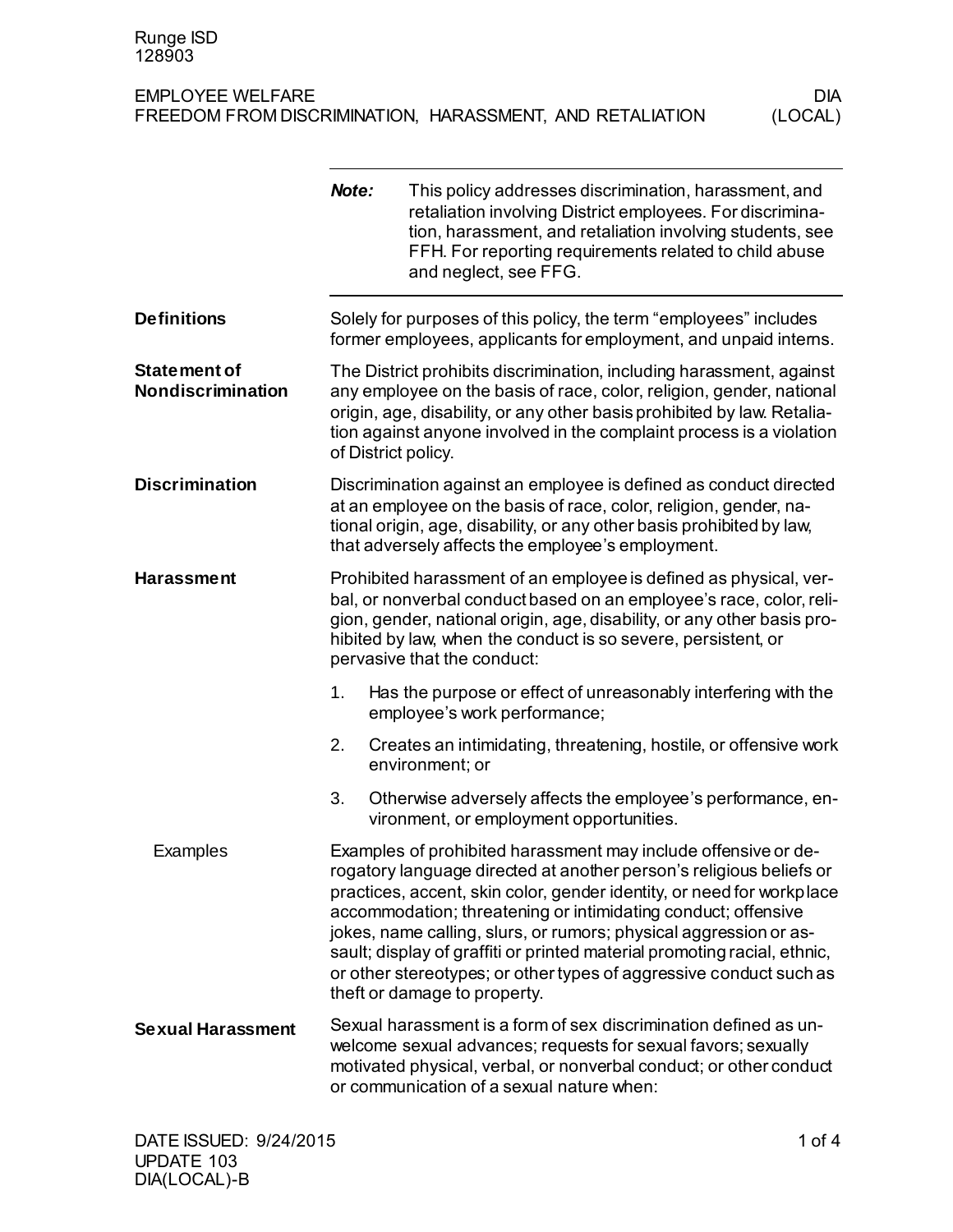|                                                   | 1.<br>Submission to the conduct is either explicitly or implicitly a<br>condition of an employee's employment, or when submission<br>to or rejection of the conduct is the basis for an employment<br>action affecting the employee; or                                                          |  |  |
|---------------------------------------------------|--------------------------------------------------------------------------------------------------------------------------------------------------------------------------------------------------------------------------------------------------------------------------------------------------|--|--|
|                                                   | 2.<br>The conduct is so severe, persistent, or pervasive that it has<br>the purpose or effect of unreasonably interfering with the em-<br>ployee's work performance or creates an intimidating, threat-<br>ening, hostile, or offensive work environment.                                        |  |  |
| Examples                                          | Examples of sexual harassment may include sexual advances;<br>touching intimate body parts; coercing or forcing a sexual act on<br>another; jokes or conversations of a sexual nature; and other sex-<br>ually motivated conduct, communication, or contact.                                     |  |  |
| <b>Retaliation</b>                                | The District prohibits retaliation against an employee who makes a<br>claim alleging to have experienced discrimination or harassment,<br>or another employee who, in good faith, makes a report, serves as<br>a witness, or otherwise participates in an investigation.                         |  |  |
|                                                   | An employee who intentionally makes a false claim, offers false<br>statements, or refuses to cooperate with a District investigation<br>regarding harassment or discrimination is subject to appropriate<br>discipline.                                                                          |  |  |
| Examples                                          | Examples of retaliation may include termination, refusal to hire, de-<br>motion, and denial of promotion. Retaliation may also include<br>threats, unjustified negative evaluations, unjustified negative refer-<br>ences, or increased surveillance.                                            |  |  |
| <b>Prohibited Conduct</b>                         | In this policy, the term "prohibited conduct" includes discrimination,<br>harassment, and retaliation as defined by this policy, even if the be-<br>havior does not rise to the level of unlawful conduct.                                                                                       |  |  |
| Reporting<br><b>Procedures</b>                    | An employee who believes that he or she has experienced prohib-<br>ited conduct or believes that another employee has experienced<br>prohibited conduct should immediately report the alleged acts. The<br>employee may report the alleged acts to his or her supervisor or<br>campus principal. |  |  |
|                                                   | Alternatively, the employee may report the alleged acts to one of<br>the District officials below.                                                                                                                                                                                               |  |  |
| <b>Definition of District</b><br><b>Officials</b> | For the purposes of this policy, District officials are the Title IX<br>coordinator, the ADA/Section 504 coordinator, and the<br>Superintendent.                                                                                                                                                 |  |  |
| <b>Title IX Coordinator</b>                       | Reports of discrimination based on sex, including sexual harass-<br>ment, may be directed to the designated Title IX coordinator. [See<br>DIA(EXHIBIT)]                                                                                                                                          |  |  |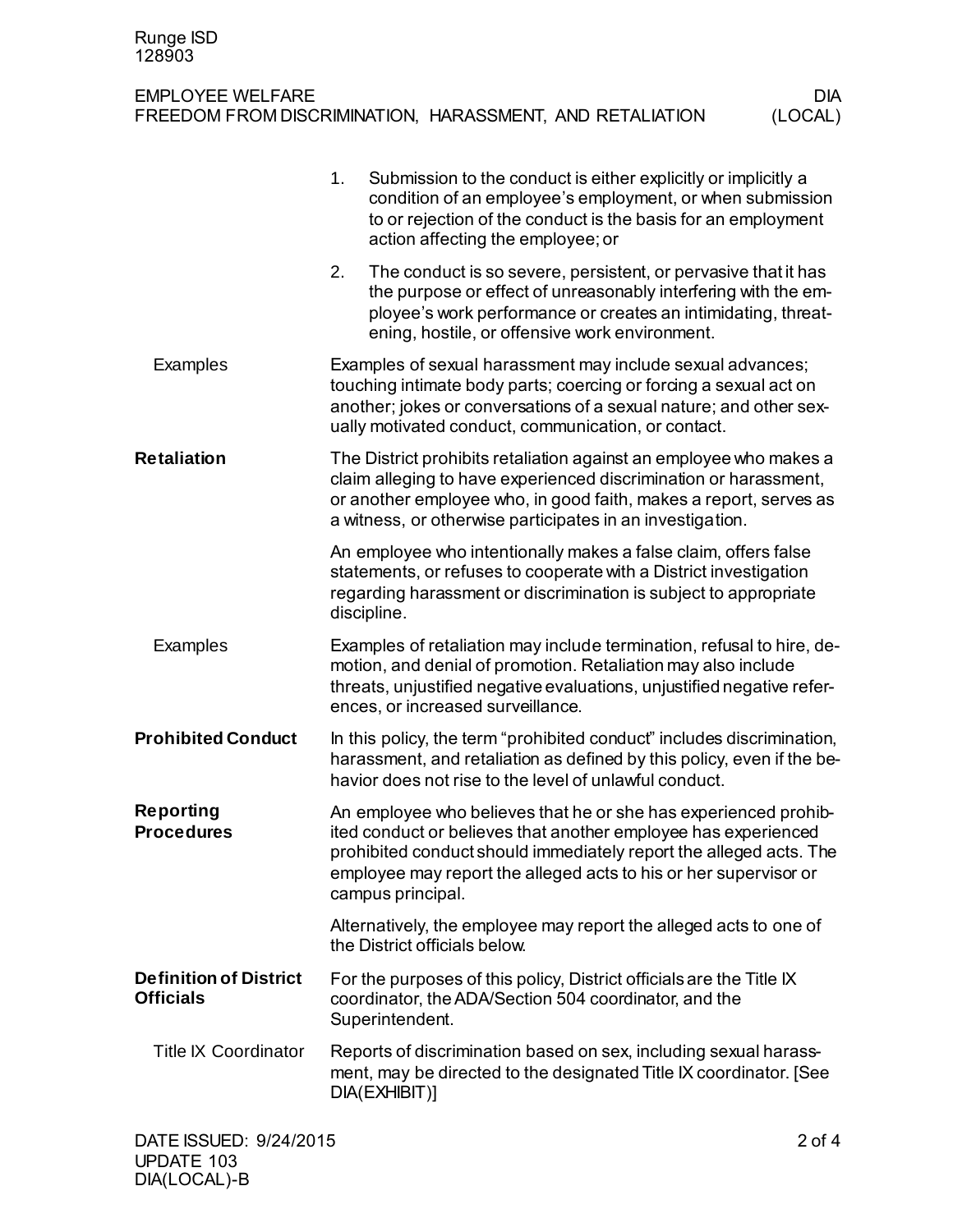| Runge ISD<br>128903                                         |                                                                                                                                                                                                                                                                                                                                                                                                            |
|-------------------------------------------------------------|------------------------------------------------------------------------------------------------------------------------------------------------------------------------------------------------------------------------------------------------------------------------------------------------------------------------------------------------------------------------------------------------------------|
| <b>EMPLOYEE WELFARE</b>                                     | DIA.<br>FREEDOM FROM DISCRIMINATION, HARASSMENT, AND RETALIATION<br>(LOCAL)                                                                                                                                                                                                                                                                                                                                |
| ADA / Section 504<br>Coordinator                            | Reports of discrimination based on disability may be directed to the<br>designated ADA/Section 504 coordinator. [See DIA(EXHIBIT)]                                                                                                                                                                                                                                                                         |
| Superintendent                                              | The Superintendent shall serve as coordinator for purposes of Dis-<br>trict compliance with all other antidiscrimination laws.                                                                                                                                                                                                                                                                             |
| <b>Alternative</b><br><b>Reporting</b><br><b>Procedures</b> | An employee shall not be required to report prohibited conduct to<br>the person alleged to have committed it. Reports concerning pro-<br>hibited conduct, including reports against the Title IX coordinator or<br>ADA/Section 504 coordinator, may be directed to the Superinten-<br>dent.                                                                                                                |
|                                                             | A report against the Superintendent may be made directly to the<br>Board. If a report is made directly to the Board, the Board shall ap-<br>point an appropriate person to conduct an investigation.                                                                                                                                                                                                       |
| <b>Timely Reporting</b>                                     | Reports of prohibited conduct shall be made as soon as possible<br>after the alleged act or knowledge of the alleged act. A failure to<br>promptly report may impair the District's ability to investigate and<br>address the prohibited conduct.                                                                                                                                                          |
| <b>Notice of Report</b>                                     | Any District supervisor who receives a report of prohibited conduct<br>shall immediately notify the appropriate District official listed above<br>and take any other steps required by this policy.                                                                                                                                                                                                        |
| Investigation of the<br>Report                              | The District may request, but shall not insist upon, a written report.<br>If a report is made orally, the District official shall reduce the report<br>to written form.                                                                                                                                                                                                                                    |
|                                                             | Upon receipt or notice of a report, the District official shall deter-<br>mine whether the allegations, if proven, would constitute prohibited<br>conduct as defined by this policy. If so, the District official shall im-<br>mediately authorize or undertake an investigation, regardless of<br>whether a criminal or regulatory investigation regarding the same<br>or similar allegations is pending. |
|                                                             | If appropriate, the District shall promptly take interim action calcu-<br>lated to prevent prohibited conduct during the course of an investi-<br>gation.                                                                                                                                                                                                                                                  |
|                                                             | The investigation may be conducted by the District official or a de-<br>signee, such as the campus principal, or by a third party desig-<br>nated by the District, such as an attorney. When appropriate, the<br>campus principal or supervisor shall be involved in or informed of<br>the investigation.                                                                                                  |
|                                                             | The investigation may consist of personal interviews with the per-<br>son making the report, the person against whom the report is filed,<br>and others with knowledge of the circumstances surrounding the                                                                                                                                                                                                |